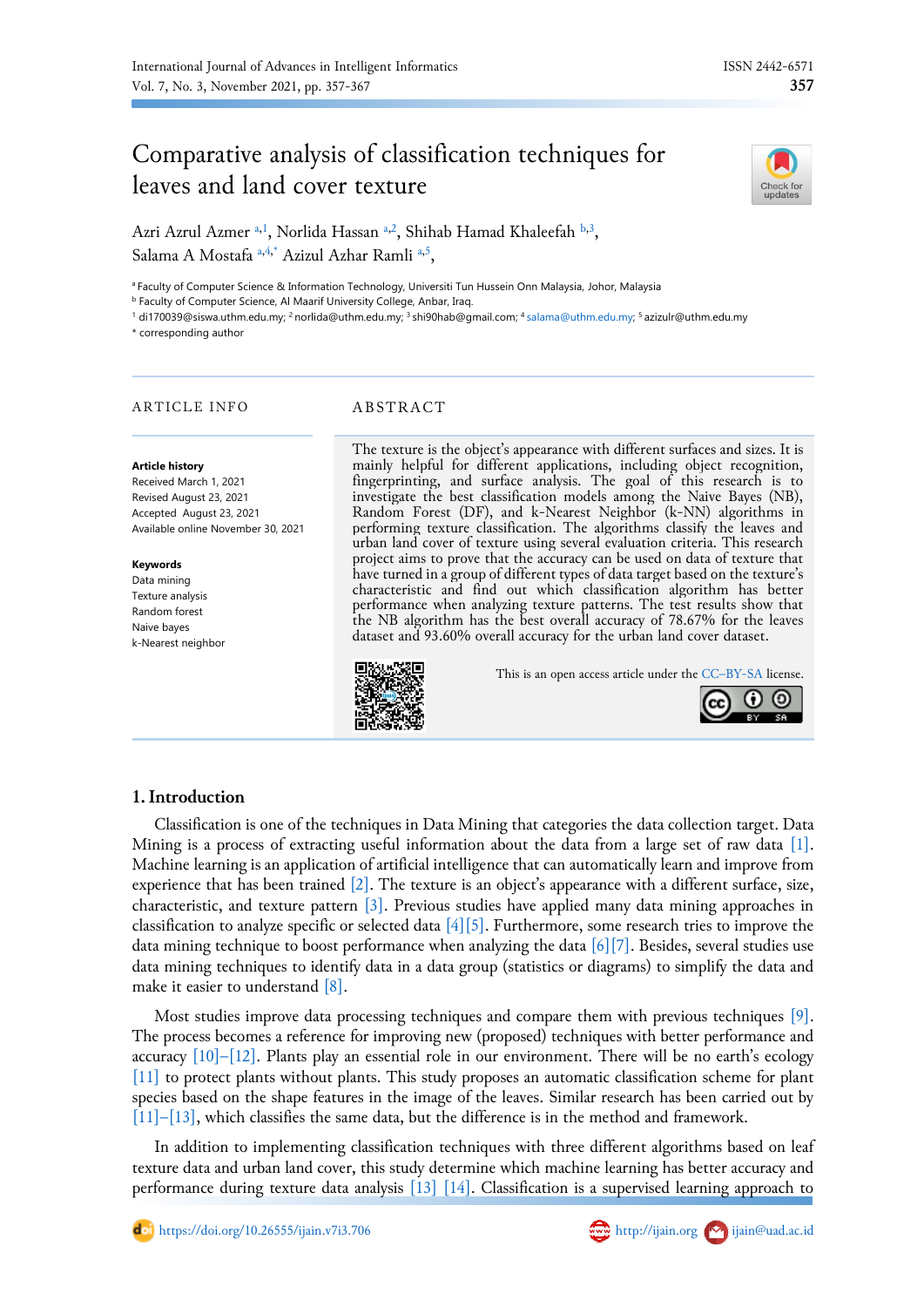classify new observations. This method determines what data should be categorized by providing a set of sample data classes. It consists of two-phase when constructing a classifier. The training set needs to decide how the parameter should be focused on and combine the different data types into one type in the training phase. The set will be tested by applying the test data with a known target and comparing the training set with selected data. For additional information in the testing, set the result that produced on how long it takes to show the result on each data with the accuracy the data interpret either it has high accuracy or not [\[15\].](#page-9-13)

The classification process to solve the problem in this study is to use three classification methods, namely Naive Bayes (NB), Random Forest (RF) or Random Decision Forest (RDF), and k-Nearest Neighbor (k-NN). Data texture analysis becomes a reference in the classification process from these methods. Thus, the data texture becomes input in data mining, especially the classification process.

The rest of the paper is organized as follows. Section 2 elucidates the related work on classification algorithms. Based on this research, the explanation of the classification process for obtaining valid results is present in Section 3. Section 4 describes the test and algorithm results, including parameter selection, experimental setup, and comparison of performance and accuracy of previous results. The last section (Section 5) presents a summary and future work.

## **2. Method**

#### **2.1. Random Forest**

Random Forest (RF) is a type of ensemble method that is used to predict the average of several independent base models was introduced for classification and regression method for RF framework [\[16\]](#page-9-14)[\[17\].](#page-10-0) The ensemble method uses multiple learning algorithms to obtain better predictive performance in classification and regression. One ensemble method used in RF is Bagging (Bootstrap Aggregation). Bagging is one of the techniques that perform in the decision tree used to reduce the variance of a decision tree. The RF model structures it almost like a decision tree model in classification [\[18\].](#page-10-1) This method was introduced because each decision tree is constructed by using a random subset of the training data. In the Concept of RF, the data sampling used is random in data training and subset [\[19\].](#page-10-2) However, without the independent decision tree, the randomness of the RF method cannot be used. Thus, in order to perform the RF method, creating a decision tree should first be done by using the equation for expected Information, Entropy, and information gain as know decision tree (CART) to create a decision tree  $[20][21]$  $[20][21]$ , so the random value of data can be wrong and true. Gini Impurity is one of the measurements for the RF. The advantage of RF is that it can handle missing data values and maintain the accuracy for the missing data. However, it has a disadvantage where it would not give the precise value when using a regression model. That is why the RF uses random with multiple learning algorithms to get better performance and accuracy from the decision tree method [\[22\].](#page-10-5) Concept of RF, the data sampling used is random in data training and subset. However, without the independent decision tree, the randomness of the RF method cannot be used. So in order, perform the RF method, creating a decision tree should do first by using the equation for expected information [\(Fig. 1\)](#page-1-0).



<span id="page-1-0"></span>**Fig. 1.** The graphical model of the RF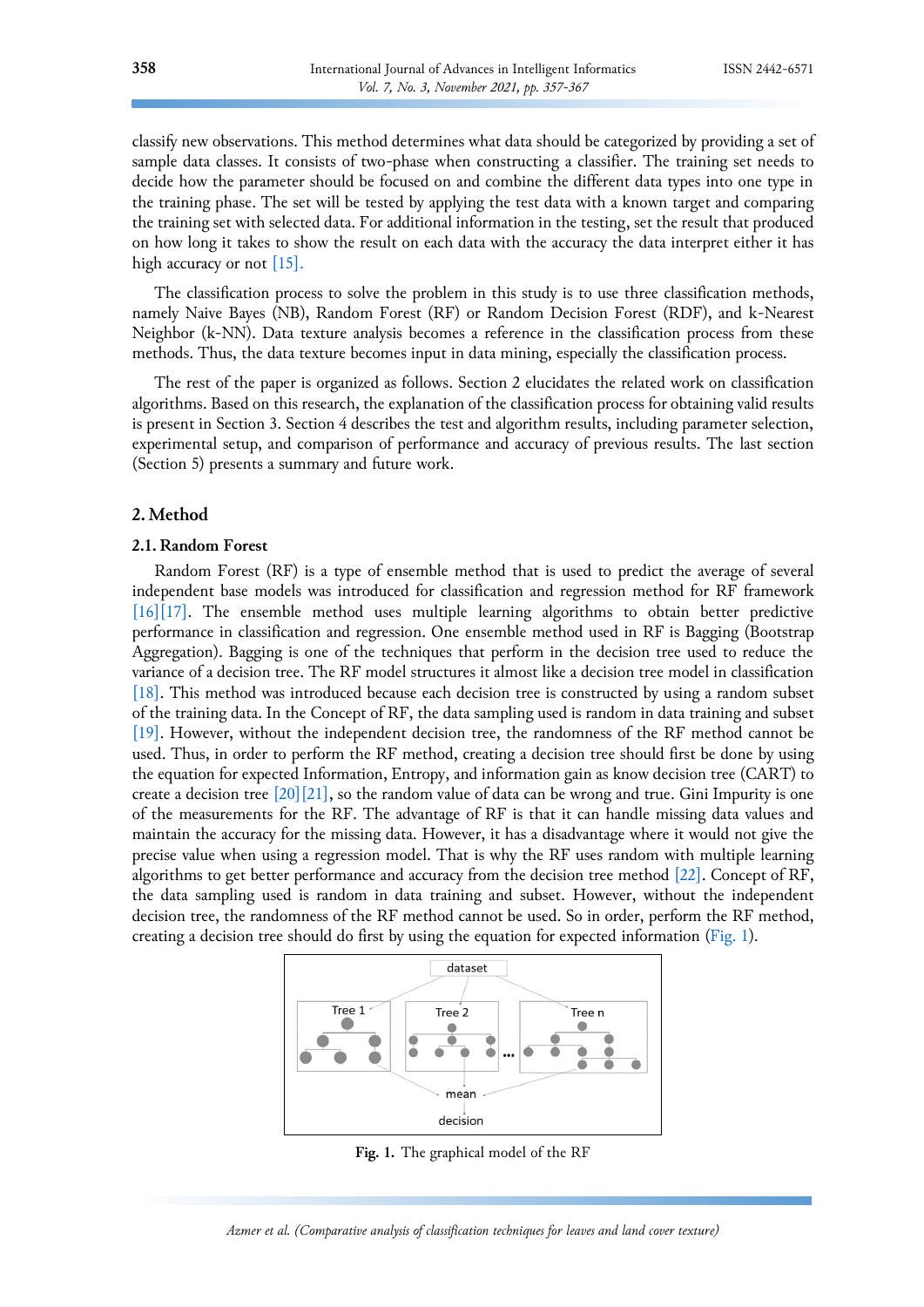#### **2.2. Naïve Bayes**

The Naive Bayes (NB) is a probabilistic algorithm that performs classification tasks based on the Bayes theorem that Thomas Bayes introduced in 1702. Bayes theorem is like assumption was made if a feature or predictor was independent that does not affect others in the dataset [\[23\].](#page-10-6) NB has three different types of NB, like Multinomial, that mainly use the document classification problem. Bernoulli usually uses in prediction in Boolean values like true and false and 0 and 1 and Gaussian Naive use in prediction by using continuous value datasets. Using NB has their advantage and disadvantage, like if the prediction is accurate, then the performance becomes better compared to other like logistic regression with less training data. It is also straightforward to implement, but it has a high chance to lower data accuracy [\[24\].](#page-10-7) NB is a supervised machine learning algorithm usually used for classification that can assume the presence of a particular feature in a class unrelated to the presence feature [\(Fig. 2\)](#page-2-0) [\[25\].](#page-10-8)



<span id="page-2-0"></span>**Fig. 2.** The graphical model of the NB

#### **2.3. k-Nearest Neighbor**

k-Nearest Neighbor (k-NN) is a supervised classification that can classify non-attribute by assigning them to a similar attribute in the class, as shown in [Fig.](#page-2-1) 3 [\[26\].](#page-10-9) Based on the articles related to k-NN, the probability of error of simple classification rule is bounded with the Bayes minimum probability of error is better that make the most impact paper in pattern recognition and texture classification applications such as the document authentication texture features [\[27\].](#page-10-10)



<span id="page-2-1"></span>**Fig. 3.**The graphical model of the k-NN

The k-NN algorithm is one of the supervised machine learning algorithms that can solve both classification and regression problems. It is straightforward to implement and understand but has the significant drawback of becoming significantly slow when using a large dataset. This model consists of a few of the equations that estimated the distance between the variable of the dataset. In the distance, function consists of three types like Euclidean, widely used in every article and journal, Manhattan and Minkowski. For additional information, there is another distance measure where it uses standardized distance. This standardized distance happens when there is a case wherein a training set consists of a combination variable like numerical and categorical. In k-NN, there are pros and cons when using this model as this model is straightforward to implement and understand where k-NN is known as Lazy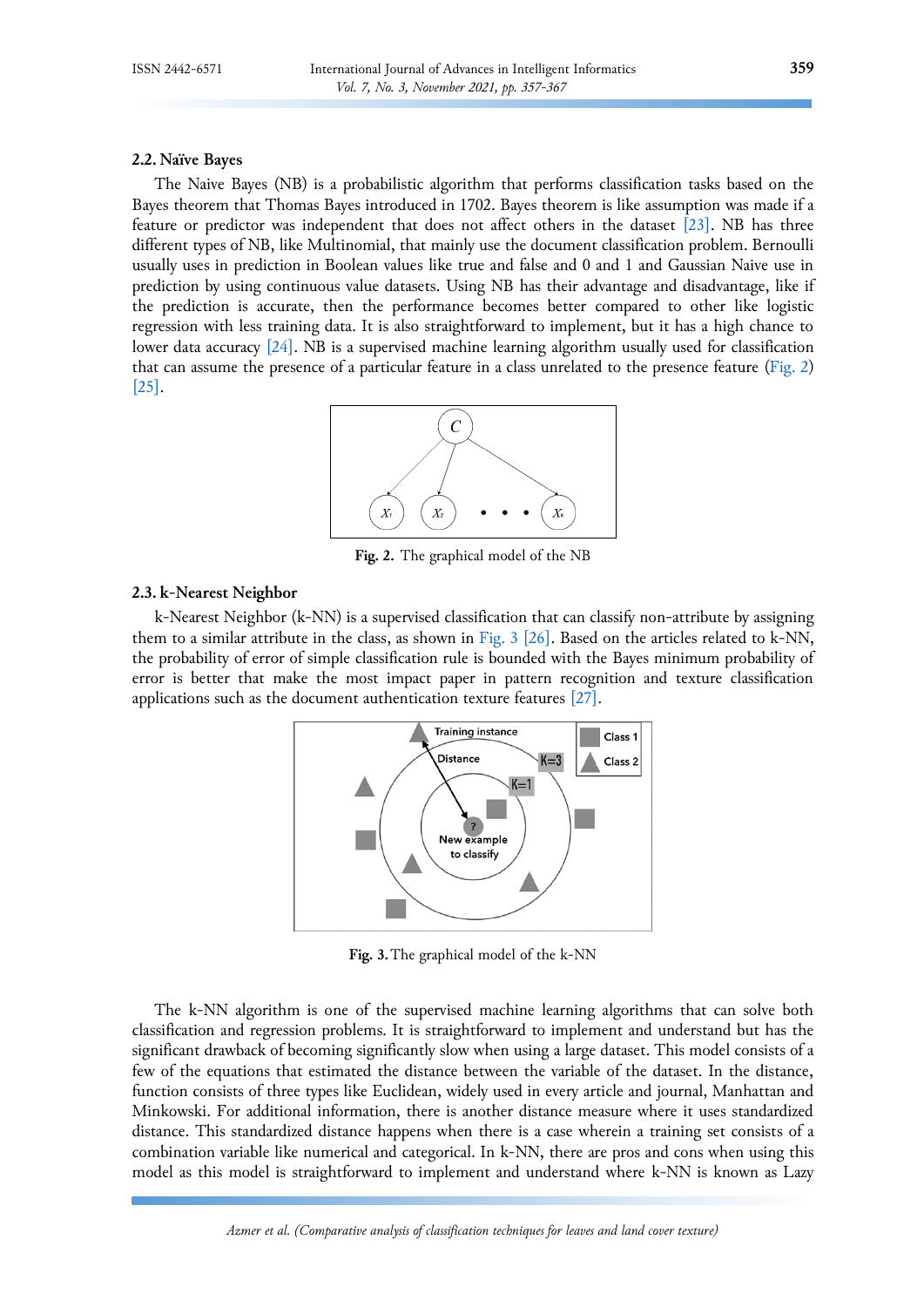Leaner because this model does not have a training period that makes this model algorithm has faster training performance than others like SVM and linear regression. However, this model has a significant problem with slower performance when handling a large dataset. Another problem with k-NN this model is sensitive to noisy data and missing values that need to be input personally [\[28\].](#page-10-11)

## **2.4. Research flow**

[Fig. 4](#page-3-0) shows the entire research framework on how the result will be produced from the leaves and urban land datasets, including the accuracy.



<span id="page-3-0"></span>**Fig. 4.** A research framework for the classification of leaves and urban land cover datasets

#### **2.4.1. Data Selection**

Data used is the leaves dataset and urban land cover taken from the Machine Learning Repository (UCI). The leaves dataset consists of shape and texture features extracted from digital images of leaf specimens originating from 40 different plant species. With 40 plant species, this dataset has 340 data with 16 attributes. The urban land cover dataset is a high-resolution aerial image of 9 urban land cover types with parameters, such as multi-scale spectral, size, shape, and texture information. However, this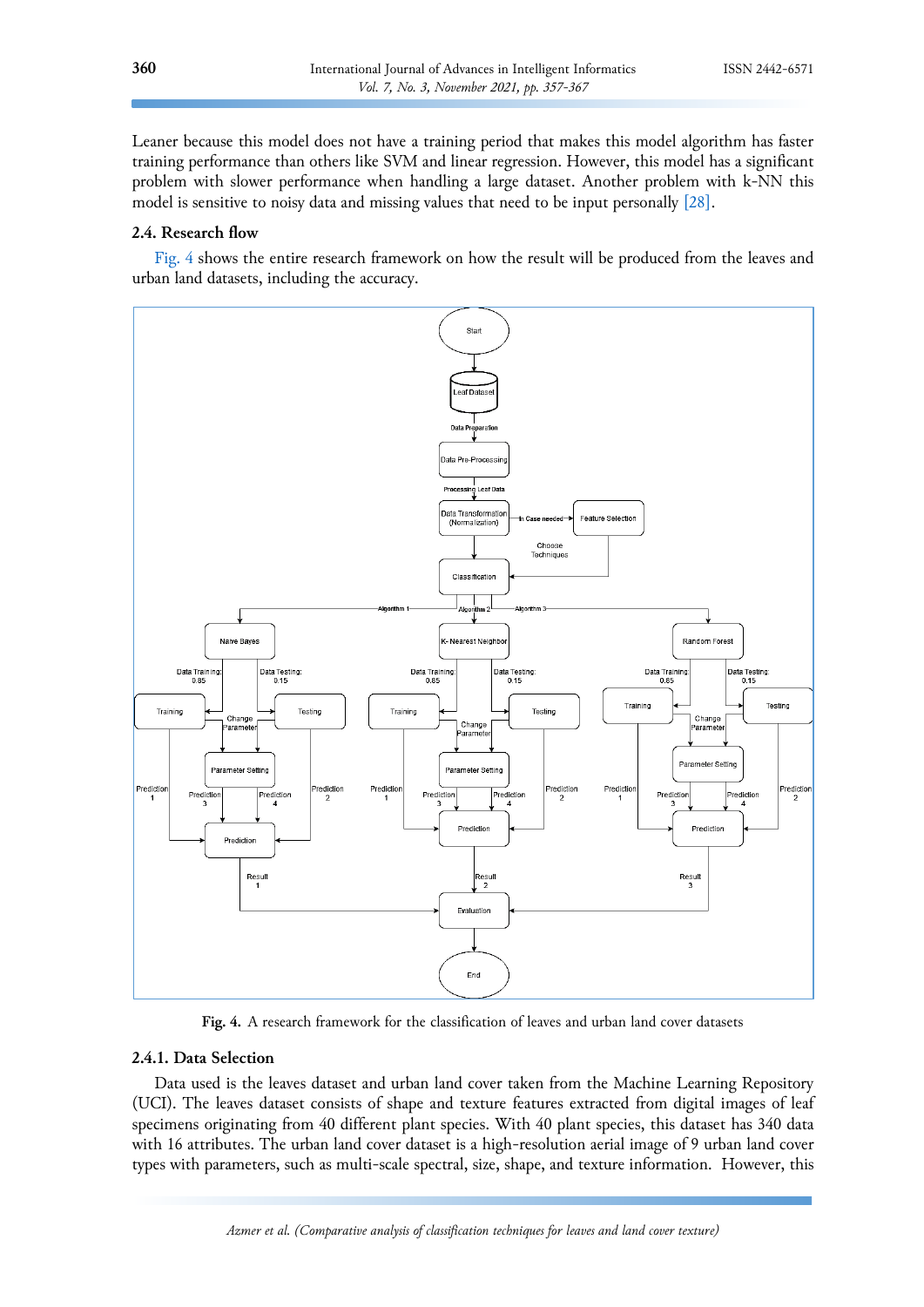dataset has a total of 507 data with 22 attributes. Each of the data was in numerical form in continuous value that was suitable by using a classification in predicting the accuracy of each technique.

## **2.4.2. Data Pre-processing**

In the preprocessing data phase, some of the methods are used on the leaf's dataset and urban land cover dataset before data simulation using the selected algorithms of NB, RF, and k-NN. The primary data processing methods are cleaning, normalization, and reduction. Data cleaning will process the leaf datasets if any missing value needs to be worked. However, in this case, Leaf data originally does not have any missing value in the dataset, so data cleaning will not perform in this research project. The urban land cover dataset consists of a problem where there is some data redundant and some missing values in the dataset. In this case, to handle duplicated and missing values, the related raw data will be removed to avoid unprocessed data during the training and testing phases. For data, the reduction is a process where a large dataset will be removed to get results faster because the fewer dataset is, the faster the result will be produced. However, in this research project, data reduction will be performed on the urban land cover dataset only because there is duplicate data, and this data reduction is already performed during the data cleaning process that makes the final total of data into 507.

Data normalization is a process of transforming the data wherein this research project the leaves datasets and urban land dataset need to transform it into continuous value where the data with a value between 0 and 1 [\[29\].](#page-10-12) In this research project, MinMax normalization will ensure that all the data in the dataset has a normalized value of each row of data (1).

$$
MinMax = \frac{(v - Min x)}{Max x - Min x} (newMax - newMin) + newMin
$$
\n(1)

Min refers to the lowest value of the data in the leaves and urban land datasets. Max refers to the highest value of the data in the leaves and urban land dataset, V is the pick value of the row on each attribute of leaves dataset and urban land dataset, newMax sets the maximum value to 1. newMin sets the minimum value to 0.

# **2.4.3. Performance Measurements**

For the performance measurements to find the accuracy, sensitivity, and specificity of the techniques, the research paper was [\[30\].](#page-10-13) Accuracy is a calculated correct prediction divided into a total number of data in the dataset. Sensitivity calculates all the correct predictions that have been divided into a total number of correct predictions. Specificity calculates all the correct predictions divided into a total number of incorrect predictions. The best value for accuracy, sensitivity, and specificity was 1.0 or 100%, and the worst value was 0.0 or 0%. This equation will be used during the training and testing model to find each algorithm's accuracy, sensitivity, and specificity. The primary performance measure is evaluated in accuracy, precision, and recall from the classification confusion matrix  $[31]$ ,  $[32]$ . The measures are computed by using  $(2)-(5)$ .

Accuracy is the total number of samples correctly classified to the total number of samples classified. The formula for calculating accuracy is shown in (2). The number of samples is classified as positive divided by the total sample in the testing set positive category. The formula for calculating recall is shown in (3).

$$
Accuracy = \frac{TP + TN}{TP + TN + FN + FP} = \frac{TP + TN}{P + N}
$$
\n<sup>(2)</sup>

$$
Sensitivity = Recall = \frac{TP}{TP+FN} = \frac{TP}{P}
$$
\n(3)

*T* is the number of samples is categorized positively classed correctly divided by total samples are classified as positive samples. The formula for calculating precision is shown in (4)

$$
Precision = \frac{TP}{TP + FP}
$$
\n<sup>(4)</sup>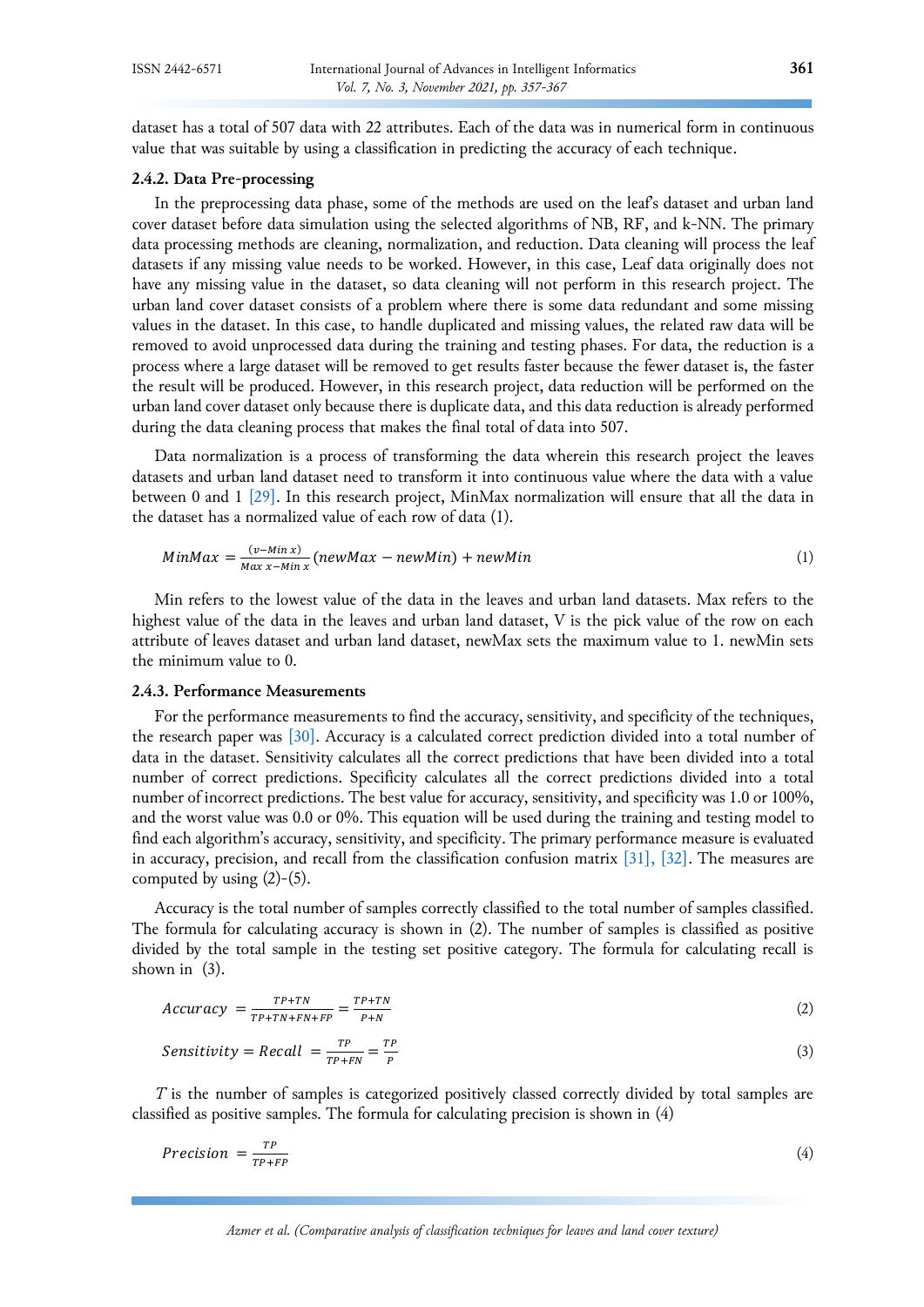The characteristics of the test and measures the proportion of negatives that are correctly identified. The population does not affect the results. The formula for calculating specificity is shown in (5).

$$
Specificity = \frac{TN}{TN+FP} \tag{5}
$$

## **3. Results and Discussion**

#### **3.1. Parameters Selection and Experimental Setting**

Parameter selection processes choose the selected parameter for each technique algorithm used during each of the data training. Each technique will be chosen based on the effect of manipulation on a specific parameter. For RF techniques, the parameter used was *mtry* and *ntree*. For k-NN, *k* will be used as a parameter, and NB uses the feature as a chosen parameter tuned in every model to increase the accuracy of the performance. [Table](#page-5-0) [1, Table 2,](#page-5-1) and [Table](#page-5-2) 3 show the selected parameters of each classification model with the description of each parameter.

<span id="page-5-0"></span>**Table 1.** The selected parameter for each technique in the leaves dataset

| <b>Technique</b> | Default Parameter      | <b>Parameter Selected (Testing)</b> |
|------------------|------------------------|-------------------------------------|
|                  | mtry: 8<br>ntree: 500  | mtry :1-20<br>ntree $:300 - 2000$   |
| k-NN             | $K=17$<br>$K=18$       | $K = 1 - 50$                        |
|                  | Feature: Classspecies. | Feature: All feature                |

| Technique | Default Parameter | Parameter Selected (Testing) |
|-----------|-------------------|------------------------------|
|           | mtry: 8           | mtry : $range(1-20)$         |
|           | ntree : 500       | ntree : range $(300 - 2500)$ |
| $k-NN$    | $K=23$            |                              |
|           | $K = 24$          | $K = 1 - 50$                 |
|           | Feature: classes. | Feature: All feature         |

<span id="page-5-1"></span>**Table 2.** The selected parameter for each technique in the Land Urban dataset

<span id="page-5-2"></span>

|  |  |  |  |  |  |  | Table 3. The description of each selected parameter for each technique |
|--|--|--|--|--|--|--|------------------------------------------------------------------------|
|--|--|--|--|--|--|--|------------------------------------------------------------------------|

| <b>Technique</b> | Parameter     | <b>Parameter Description</b>                                                                                                         |
|------------------|---------------|--------------------------------------------------------------------------------------------------------------------------------------|
| RF               | Mtry<br>Ntree | Mtry: the number of variables that will randomly sample used<br>as candidates at each tree split.<br>Ntree: the number tree to grow. |
| $k-NN$           |               | k: the number of the nearest neighbor of the model will be<br>considered based on the length of the data.                            |
|                  | Feature       | Feature: the attribute of the dataset.                                                                                               |

Each model's parameters have been trying to manipulate the value from the original parameter and the list parameter in the tables. The parameters tuning shows an improvement in the accuracy of each model. For this experiment testing, Rstudio has to be used as the platform for each data's training, and testing model with a different technique that will be used is the RF, k-NN, and NB to make this research successful produce the result. As mentioned in the training and testing model discussed just now, this experiment requires creating these two models for each algorithm. Using these two models in the training model ensures that the algorithm can be trained using the leaves and the urban land dataset. In addition, each of these algorithms cannot be applied directly if the data do not match. This algorithm needs to be trained first before the actual test. The other model is the testing model, and the testing model is a model where the performing the real test to get the output which means accuracy and performance. Each algorithm validation and evaluation was applied to see the expected outcome meets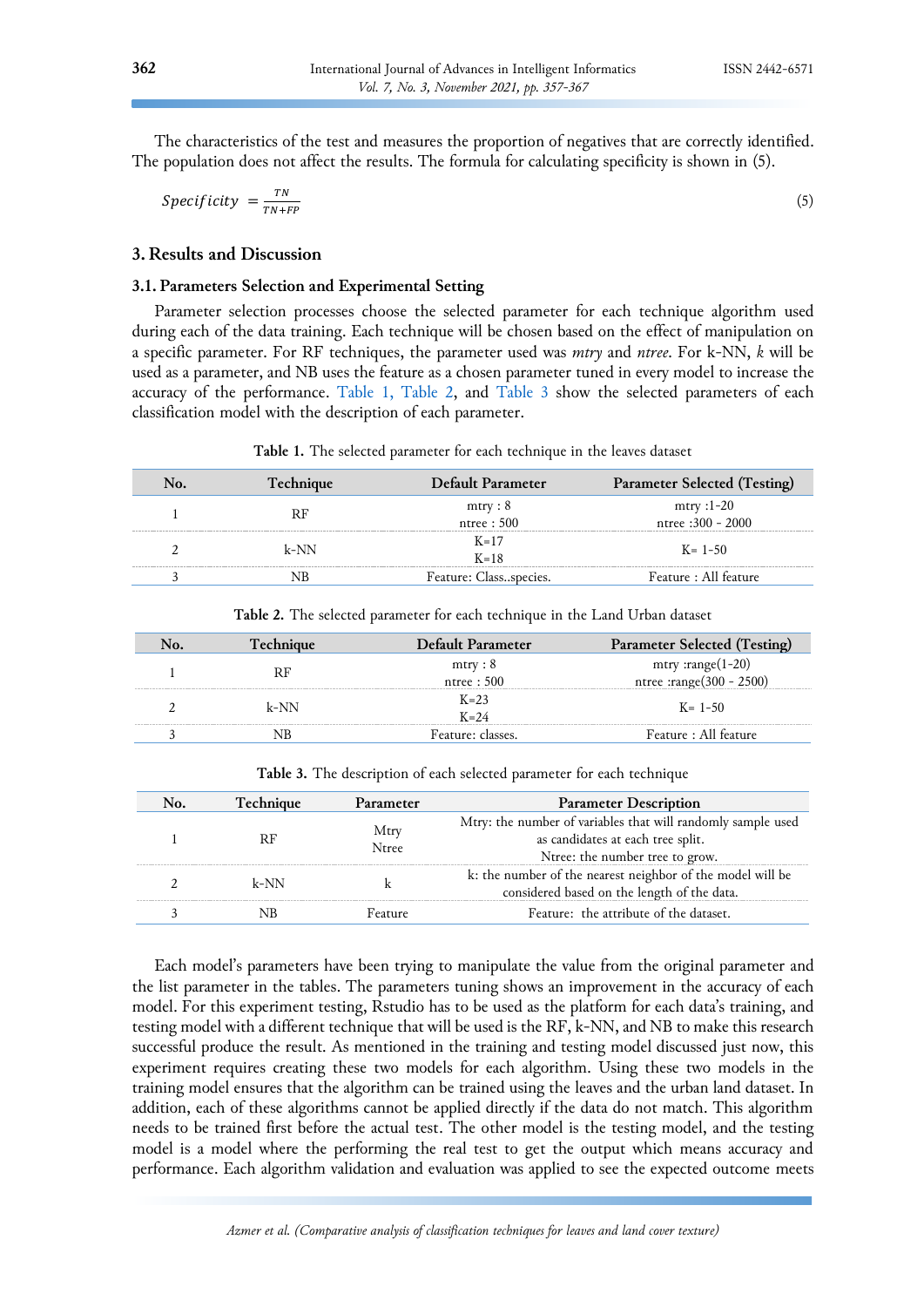the project objectives. [Table](#page-6-0) 4 and [Table](#page-6-1) 5 show the information related to Rstudio and the initial set of splitting the data based on 0.75 of training and 0.25 of testing for each dataset used.

| No             | Data                           | Number of data |         |     | Number of the attribute |         |     |  |
|----------------|--------------------------------|----------------|---------|-----|-------------------------|---------|-----|--|
|                | Leaves dataset                 |                | 340     |     | 16                      |         |     |  |
| 2              | Urban land dataset             |                | 507     |     |                         | 22      |     |  |
|                | Table 5. Data Split            |                |         |     |                         |         |     |  |
| N <sub>o</sub> | Training (0.75)<br>Test (0.25) |                |         |     |                         |         |     |  |
|                | Data                           | RF             | $k$ -NN | NB  | RF                      | $K$ -NN | NB  |  |
|                | leaves dataset                 | 259            | 255     | 265 | 81                      | 85      | 75  |  |
|                | Urban land dataset             | 376            | 380     | 382 | 131                     | 127     | 125 |  |

<span id="page-6-1"></span><span id="page-6-0"></span>

## **3.2. Experiment Results**

The RF in Rstudio required an extension package as training and testing for the RF algorithm. At the initial phase of the experiment, the leaves dataset and urban land cover were normalized to optimize the data. All the datasets have been separated into two different data models for the training and testing models and then processed the data by using 10-fold cross-validation to increase the effectiveness of the models. [Table](#page-6-2) 6 and [Table 7](#page-6-3) show the final result of the testing models with the selected parameter change on both datasets.

<span id="page-6-2"></span>**Table 6.** The result of testing the RF model with the selected parameters of the leaves dataset

| $N=81$                      |             |                    | Measure                |            |  |
|-----------------------------|-------------|--------------------|------------------------|------------|--|
| <b>Prediction</b> (predict) |             |                    | <b>Precision (PPV)</b> |            |  |
|                             |             |                    | 72.84%                 |            |  |
|                             | 59          | 22                 | <b>NPV</b>             |            |  |
| Positive                    | 22          |                    | $0\%$                  |            |  |
|                             | Sensitivity | <b>Specificity</b> | Accuracy               | Error rate |  |
| Measure                     |             |                    | 57.28%                 | 42 72%     |  |
|                             | 72.84%      | 0%                 | Overall Accuracy       | Error rate |  |
|                             |             |                    | 72.84%                 | 27.16%     |  |

<span id="page-6-3"></span>**Table 7.** The result of testing the RF model with the selected parameters of the urban land cover dataset

| $N = 131$                   | Measure |  |                        |            |  |
|-----------------------------|---------|--|------------------------|------------|--|
|                             |         |  | <b>Precision (PPV)</b> |            |  |
| <b>Prediction</b> (predict) |         |  | 81.68%                 |            |  |
|                             |         |  | <b>NPV</b>             |            |  |
| Positive                    |         |  |                        |            |  |
|                             |         |  | Accuracy               | Error rate |  |
| Measure                     |         |  | 69.03%                 | 30.97%     |  |
|                             | 81.68%  |  | Overall Accuracy       | Error rate |  |
|                             |         |  |                        |            |  |

Different parameter settings on the RF algorithm show 72.84 % of overall accuracy with 27.16% error rate on leaves dataset and for urban land cover also gain 81.68% of overall accuracy with 18.32% error rate on the final testing model. The k-NN in Rstudio also required an extension package used as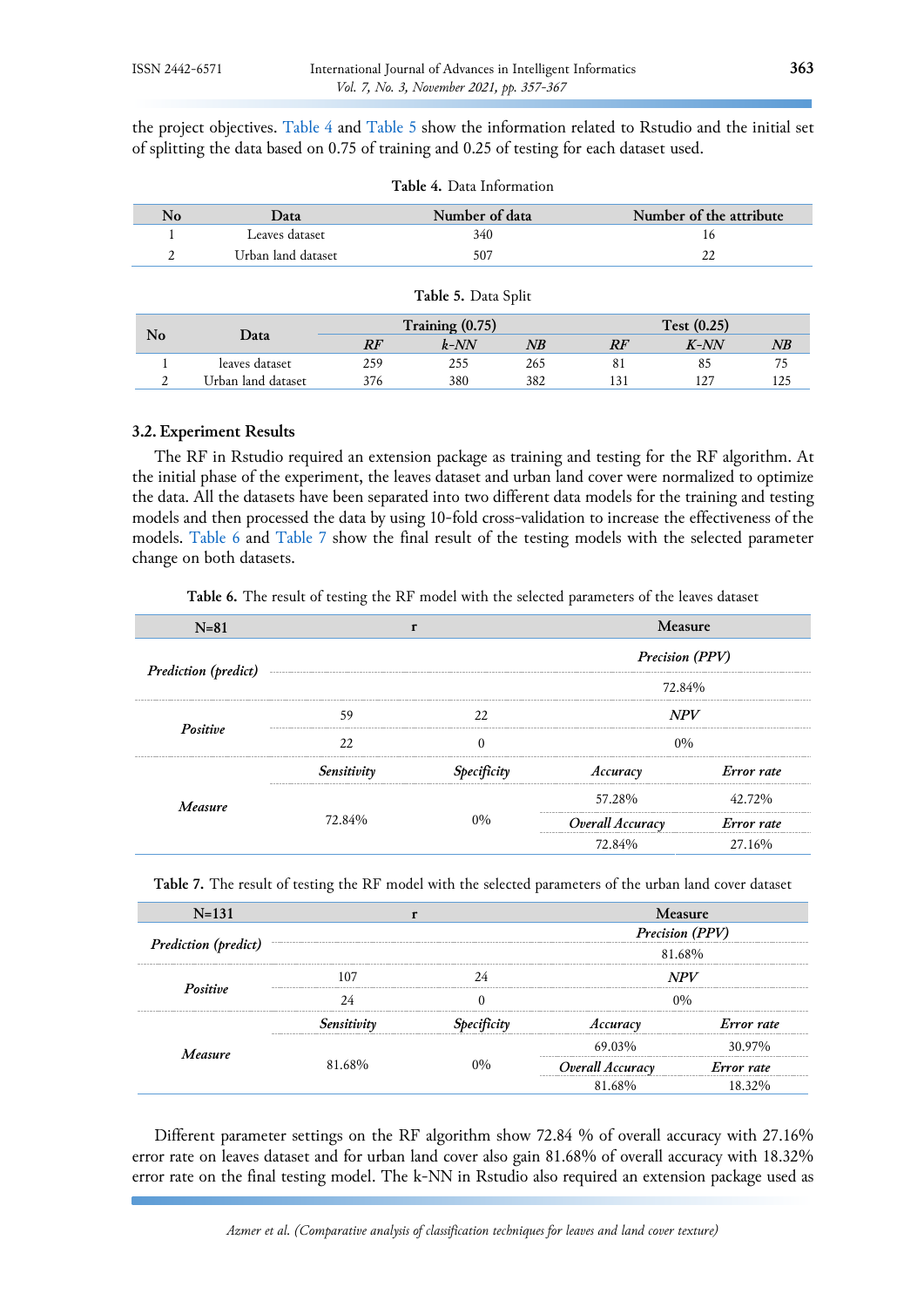training and testing for the k-NN algorithm. This experiment has been using the same method in initial phase data normalization. [Table](#page-7-0) 8 and [Table](#page-7-1) 9 show the final result of the experiment by the k-NN algorithm on two different datasets.

| $N = 131$                   |                        |  | Measure          |            |  |
|-----------------------------|------------------------|--|------------------|------------|--|
| <b>Prediction</b> (predict) | <b>Precision (PPV)</b> |  |                  |            |  |
|                             |                        |  | 44.71%           |            |  |
| Positive                    |                        |  |                  |            |  |
|                             |                        |  |                  |            |  |
| Measure                     |                        |  |                  | Error rate |  |
|                             | 44 71%                 |  | 28.79%           | 71.21%     |  |
|                             |                        |  | Overall Accuracy | Error rate |  |
|                             |                        |  |                  |            |  |

<span id="page-7-0"></span>**Table 8.** The result of testing the k-NN model with selected parameters of the leaves dataset

<span id="page-7-1"></span>**Table 9.** The result of testing the k-NN model with selected parameters of the urban land cover dataset

| $N = 127$                   | <b>Measure</b> |        |                  |            |  |
|-----------------------------|----------------|--------|------------------|------------|--|
| <b>Prediction</b> (predict) |                |        | Precision (PPV)  |            |  |
|                             |                | 66.14% |                  |            |  |
| Positive                    |                |        | <b>NPV</b>       |            |  |
|                             |                |        | 0%               |            |  |
|                             |                |        | Accuracy         | Error rate |  |
| Measure                     |                |        | 49.41%           | 50.59%     |  |
|                             | 66 $14\%$      | 10/6   | Overall Accuracy | Error rate |  |
|                             |                |        |                  | 33 86%     |  |

Changing one parameter setting on the k-NN algorithm shows 44.71% of overall accuracy with a 55.29% error rate on the leaves dataset. Moreover, urban land cover gains 66.14% overall accuracy with a 33.86% final testing model error rate. The NB in Rstudio requires the same extension package as the k-NN experiment before training and testing the k-NN algorithm. This experiment has also used the same method in initial phase data normalization 10-fold cross-validation on the previous experiment.

[Table](#page-7-2) 10 and [Table](#page-8-0) 11 show the final result of the experiment by the k-NN algorithm on two different datasets. Changing one parameter setting on the k-NN algorithm shows 78.67% of overall accuracy with a 21.33% error rate on the leaves dataset. Moreover, urban land cover gains 93.60% overall accuracy with a 6.40% final testing model error rate.

<span id="page-7-2"></span>**Table 10.** The result of testing the NB model with the selected parameters of the leaves dataset

| $N = 75$                    |                 |             | Measure          |            |  |
|-----------------------------|-----------------|-------------|------------------|------------|--|
| <b>Prediction</b> (predict) | Precision (PPV) |             |                  |            |  |
|                             |                 |             | 78.67%           |            |  |
| Positive                    | 59              | 16          | <b>NPV</b>       |            |  |
|                             | 16              |             | $0\%$            |            |  |
|                             | Sensitivity     | Specificity | Accuracy         | Error rate |  |
| Measure                     |                 |             | $64.84\%$        | 35.16%     |  |
|                             | 78.67%          | በ%          | Overall Accuracy | Error rate |  |
|                             |                 |             | 78.67%           | 21.33%     |  |

*Azmer et al. (Comparative analysis of classification techniques for leaves and land cover texture)*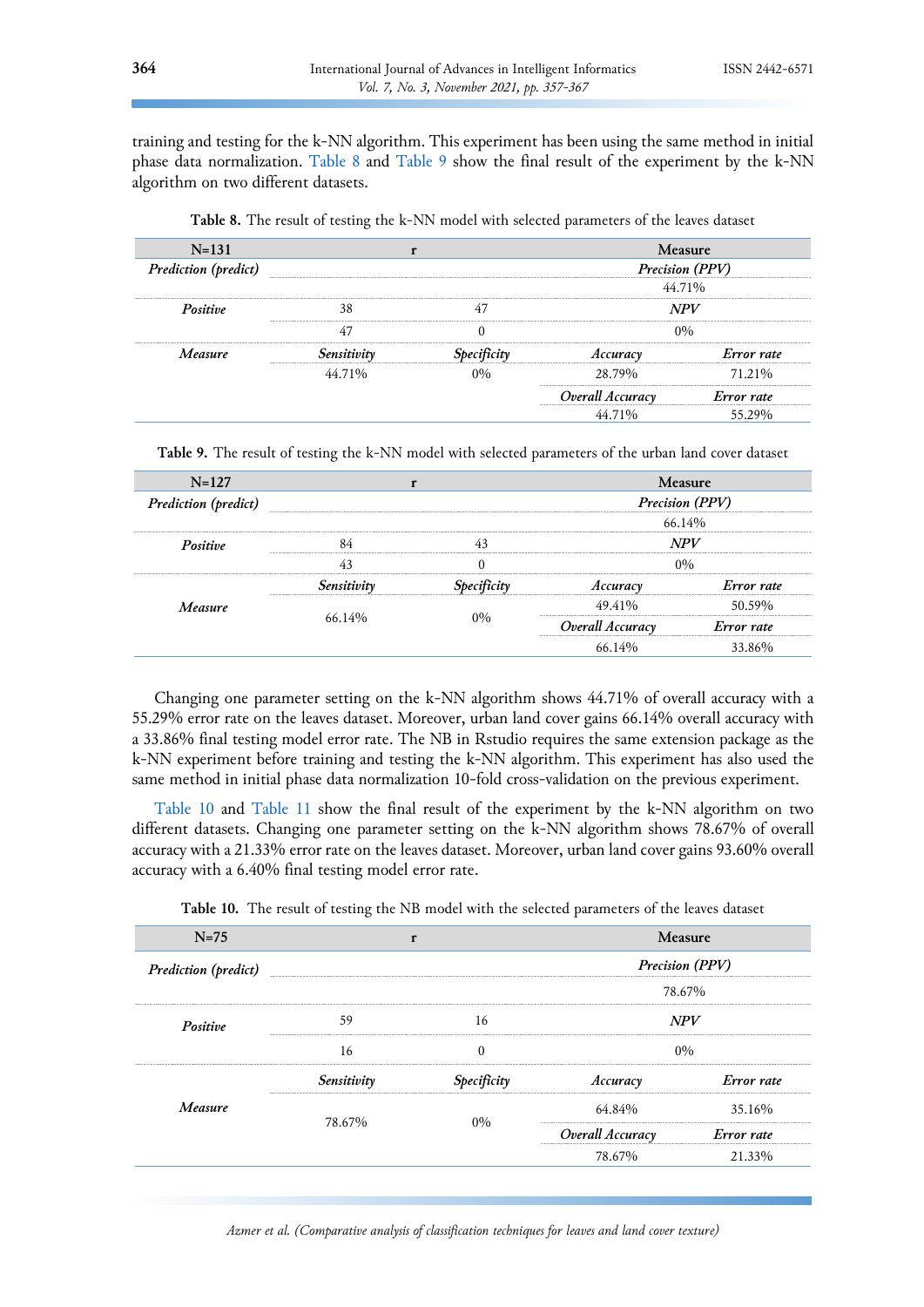| $N = 125$                   | <b>Measure</b> |    |                           |            |  |
|-----------------------------|----------------|----|---------------------------|------------|--|
| <b>Prediction</b> (predict) |                |    | Precision (PPV)<br>93.60% |            |  |
|                             |                |    |                           |            |  |
| Positive                    |                |    | NPV                       |            |  |
|                             |                |    | 0%                        |            |  |
|                             |                |    | Accuracy                  | Error rate |  |
| Measure                     |                |    | 87.97%                    | 12.03%     |  |
|                             | 93.60%         | 0% | Overall Accuracy          | Error rate |  |
|                             |                |    | 93.60%                    |            |  |

<span id="page-8-0"></span>**Table 11.** The result of testing the NB model with selected parameters of the urban land cover dataset

Evaluation of the performance of each algorithm using the concept of multiclass on each dataset. The summary results of all experiments carried out in the test are shown in [Table 12.](#page-8-1) The calculation model uses each algorithm and object's accuracy and error rate (leaves and urban land cover).

<span id="page-8-1"></span>

|           | Leaves dataset            |            | Urban land cover dataset |            |
|-----------|---------------------------|------------|--------------------------|------------|
| Algorithm | <b>Experiment Measure</b> |            |                          |            |
|           | Overall<br>Accuracy       | Error rate | Overall Accuracy         | Error rate |
| RF        | 72.84%                    | 27.16%     | 81.68%                   | 18.32%     |
| $k$ -NN   | 44.71%                    | 55.29%     | 66.14%                   | 33.86%     |
| NB        | 78.67%                    | 21.33%     | 93.60%                   | 6.40%      |

**Table 12.** Summary of overall experimental and result

[Table 12](#page-8-1) shows the overall accuracy performance with an error rate of each algorithm in RF, k-NN, and NB on two datasets in texture in leaves dataset and urban land cover dataset. NB algorithm has the best overall accuracy where the NB has 78.67% overall accuracy performance with 21.33% error rate compared to RF and k-NN algorithm on leaves dataset and also urban land cover where NB has 93.60% overall accuracy with 6.40% error rate compared to the RF and k-NN algorithm

## **4. Conclusion**

Based on the research aims, the test and evaluation might increase the accuracy as it can deduce which algorithm best suits texture analysis. The selected algorithms are Naive Bayes (BN), Random Forest (RF), and k- Nearest Neighbor (k-NN), and the selected datasets are leaves and also urban land cover. The texture dataset can be classified based on the type and pattern of texture. The type and pattern of the texture significantly affect the performance accuracy of the classification algorithms. The tests show that the NB algorithm has the best overall accuracies of 78.67% and 93.60% for respective leaves and urban land cover datasets compared to the RF and k-NN results. Hence, algorithms with independent features analysis capability are found to be more sensitive to texture features along. Including ensemble techniques might increase the performance and accuracy of the ML algorithms and could be covered in our future work.

## **Acknowledgment**

This paper is supported by Research Fund E15501, Research Management Centre, Universiti Tun Hussein Onn Malaysia (UTHM).

## **Declarations**

**Author contribution.** All authors contributed equally to the main contributor to this paper. All authors read and approved the final paper.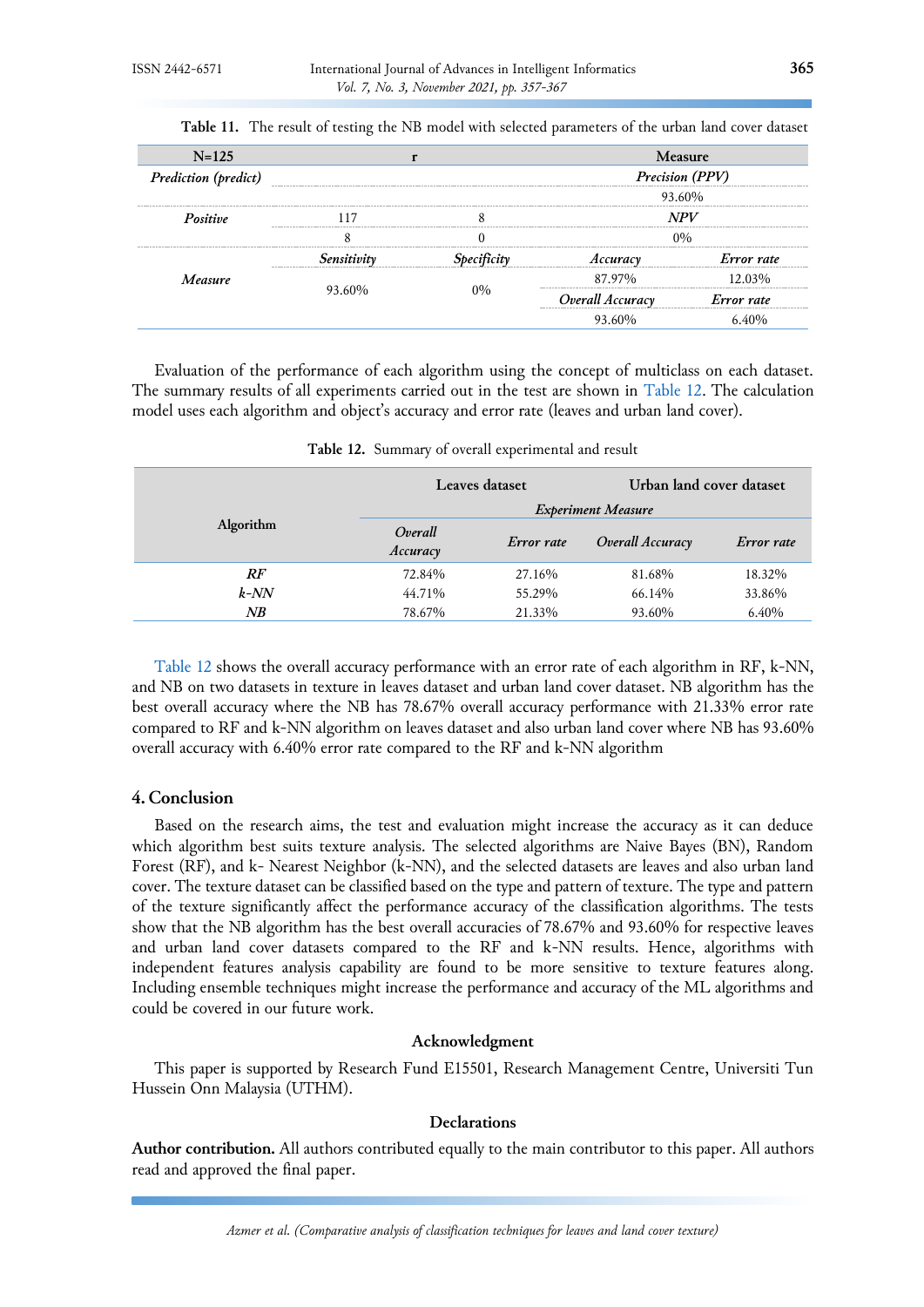**Funding statement.** This paper is supported by Research Fund E15501, Research Management Centre, Universiti Tun Hussein Onn Malaysia (UTHM).

**Conflict of interest.** The authors declare no conflict of interest.

**Additional information.** No additional information is available for this paper.

## **References**

- <span id="page-9-0"></span>[1] P. Sunhare, R. R. Chowdhary, and M. K. Chattopadhyay, "Internet of things and data mining: An application oriented survey," *J. King Saud Univ. - Comput. Inf. Sci.*, Jul. 2020, doi: [10.1016/j.jksuci.2020.07.002.](https://doi.org/10.1016/j.jksuci.2020.07.002)
- <span id="page-9-1"></span>[2] S. L. Goldenberg, G. Nir, and S. E. Salcudean, "A new era: artificial intelligence and machine learning in prostate cancer," *Nat. Rev. Urol.*, vol. 16, no. 7, pp. 391–403, Jul. 2019, doi: [10.1038/s41585-019-0193-3.](https://doi.org/10.1038/s41585-019-0193-3)
- <span id="page-9-2"></span>[3] S. H. Khaleefah, S. A. Mostafa, A. Mustapha, and M. F. Nasrudin, "The ideal effect of Gabor filters and Uniform Local Binary Pattern combinations on deformed scanned paper images," *J. King Saud Univ. - Comput. Inf. Sci.*, vol. 33, no. 10, pp. 1219–1230, Dec. 2021, doi: [10.1016/j.jksuci.2019.07.012.](https://doi.org/10.1016/j.jksuci.2019.07.012)
- <span id="page-9-3"></span>[4] A. Tharwat, "Classification assessment methods," *Appl. Comput. Informatics*, vol. ahead-of-p, no. ahead-ofprint, Aug. 2020, doi: [10.1016/j.aci.2018.08.003.](https://doi.org/10.1016/j.aci.2018.08.003)
- <span id="page-9-4"></span>[5] S. H. Khaleefah and M. F. Nasrudin, "Identification of printing paper based on texture using gabor filters and local binary patterns," *J. Theor. Appl. Inf. Technol.*, vol. 86, pp. 279–289, 2016. Available [Semantic](https://www.semanticscholar.org/paper/A-Study-Of-Bagging-And-Boosting-Approaches-To-Kumari/0643d549ee41bf218b819bd935fcc9506f6c6f3d)  [Scholar.](https://www.semanticscholar.org/paper/A-Study-Of-Bagging-And-Boosting-Approaches-To-Kumari/0643d549ee41bf218b819bd935fcc9506f6c6f3d)
- [6] H. Hartono and E. Ongko, "Hybrid approach redefinition with progressive boosting for class imbalance problem," *Sci. Inf. Technol. Lett.*, vol. 1, no. 1, pp. 40–51, Apr. 2020, doi: [10.31763/sitech.v1i1.34.](https://doi.org/10.31763/sitech.v1i1.34)
- <span id="page-9-5"></span>[7] N. Saravana Kumar, K. Hariprasath, N. Kaviyavarshini, and A. Kavinya, "A study on forecasting bigmart sales using optimized machine learning techniques," *Sci. Inf. Technol. Lett.*, vol. 1, no. 2, pp. 52–59, Nov. 2020, doi: [10.31763/sitech.v1i2.167.](https://doi.org/10.31763/sitech.v1i2.167)
- <span id="page-9-6"></span>[8] P. F. B. Silva, A. R. S. Marçal, and R. M. A. da Silva, "Evaluation of Features for Leaf Discrimination," *Kamel M., Campilho A. Image Anal. Recognition. ICIAR 2013. Lect. Notes Comput. Sci.*, pp. 197–204, 2013, doi: [10.1007/978-3-642-39094-4\\_23.](https://doi.org/10.1007/978-3-642-39094-4_23)
- <span id="page-9-7"></span>[9] H. Ait Issad, R. Aoudjit, and J. J. P. C. Rodrigues, "A comprehensive review of Data Mining techniques in smart agriculture," *Eng. Agric. Environ. Food*, vol. 12, no. 4, pp. 511–525, Oct. 2019, doi: [10.1016/j.eaef.2019.11.003.](https://doi.org/10.1016/j.eaef.2019.11.003)
- <span id="page-9-8"></span>[10] R. Sahani, Shatabdinalini, C. Rout, J. Chandrakanta Badajena, A. K. Jena, and H. Das, "Classification of Intrusion Detection Using Data Mining Techniques," *Pattnaik P., Rautaray S., Das H., Nayak J. Prog. Comput. Anal. Networking. Adv. Intell. Syst. Comput. vol 710. Springer, Singapore.*, pp. 753–764, 2018, doi: [10.1007/978-981-10-7871-2\\_72.](https://doi.org/10.1007/978-981-10-7871-2_72)
- <span id="page-9-9"></span>[11] N. Tomasevic, N. Gvozdenovic, and S. Vranes, "An overview and comparison of supervised data mining techniques for student exam performance prediction," *Comput. Educ.*, vol. 143, p. 103676, Jan. 2020, doi: [10.1016/j.compedu.2019.103676.](https://doi.org/10.1016/j.compedu.2019.103676)
- <span id="page-9-10"></span>[12] A. P. Gopi, R. N. S. Jyothi, V. L. Narayana, and K. S. Sandeep, "Classification of tweets data based on polarity using improved RBF kernel of SVM," *Int. J. Inf. Technol.*, Jan. 2020, doi: [10.1007/s41870-019-](https://doi.org/10.1007/s41870-019-00409-4) [00409-4.](https://doi.org/10.1007/s41870-019-00409-4)
- <span id="page-9-11"></span>[13] S. A. Mostafa *et al.*, "Examining multiple feature evaluation and classification methods for improving the diagnosis of Parkinson's disease," *Cogn. Syst. Res.*, vol. 54, pp. 90–99, May 2019, doi: [10.1016/j.cogsys.2018.12.004.](https://doi.org/10.1016/j.cogsys.2018.12.004)
- <span id="page-9-12"></span>[14] B. A. Johnson, "Mapping urban land cover using multi-scale and spatial autocorrelation information in high resolution imagery," 2012. Available : [Google Scholar.](https://scholar.google.co.id/scholar?hl=id&as_sdt=0%2C5&as_vis=1&q=Mapping+urban+land+cover+using+multi-scale+and+spatial+autocorrelation+information+in+high+resolution+imagery&btnG=)
- <span id="page-9-13"></span>[15] S. Mohan and K. Venkatachalapathy, "Wood Knot Classification using Bagging," *Int. J. Comput. Appl.*, vol. 51, no. 18, pp. 50–53, Aug. 2012, doi: [10.5120/8146-1937.](https://doi.org/10.5120/8146-1937)
- <span id="page-9-14"></span>[16] S. A. Mostafa, A. Mustapha, M. A. Mohammed, M. S. Ahmad, and M. A. Mahmoud, "A fuzzy logic control in adjustable autonomy of a multi-agent system for an automated elderly movement monitoring